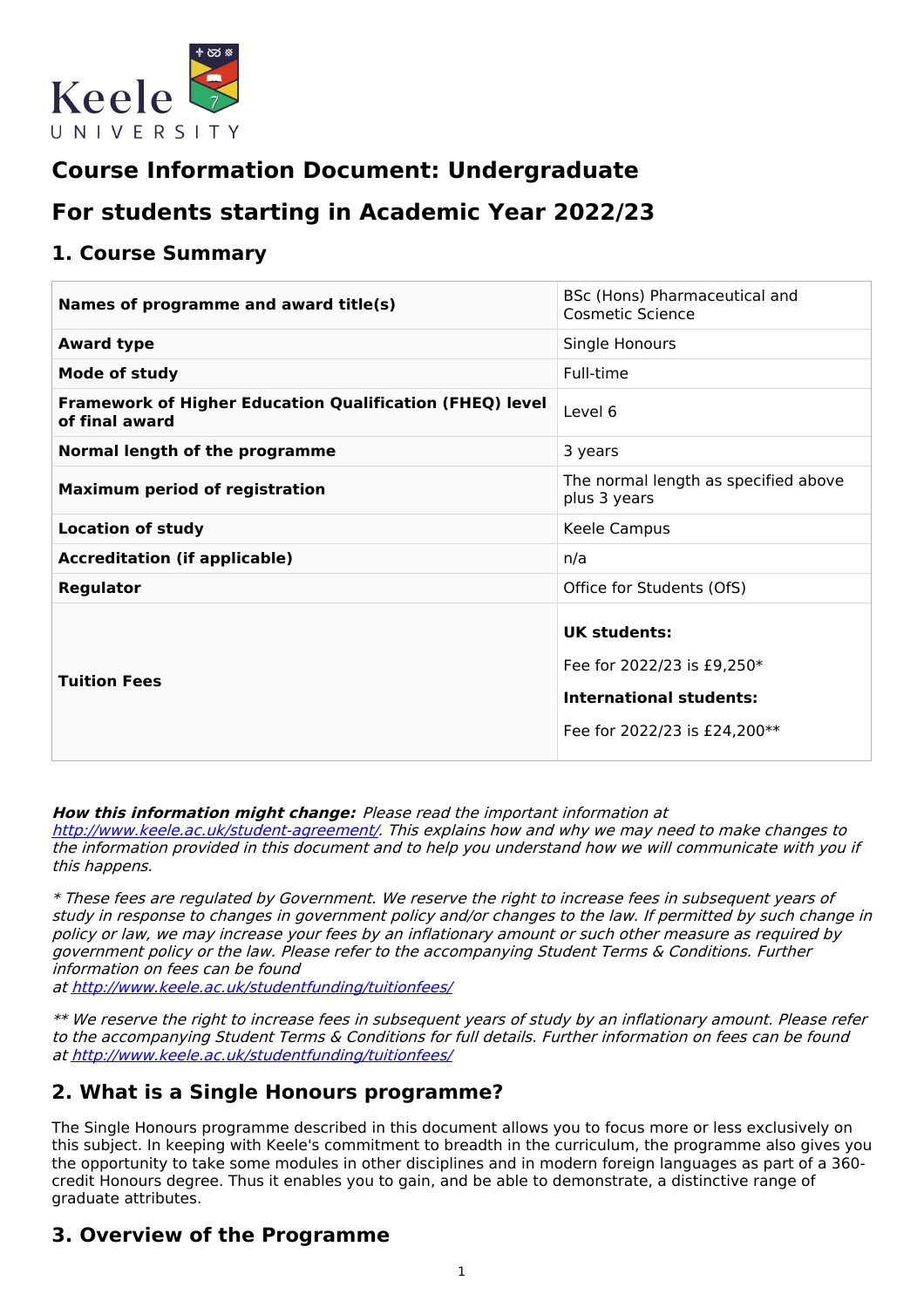Cosmetic science is a unique field which focuses on exciting new formulation developments in fast-moving consumer markets. As a student taking this course, you will develop an understanding of the underlying physical and biological sciences and learn how to apply them to the development, formulation, manufacture and marketing of cosmetic products whilst addressing the key contexts of sustainability and globalization.

The cosmetics industry is a huge, multi-national undertaking that is underpinned by world-leading expertise in the physical and physiological sciences. It sits within a framework of intense market research and is a highly competitive and fast-moving, highly regulated industry. It is also inter-linked, both in industrial providers and science base, with home and personal care products, consumer healthcare and some also some pharmaceutical products.

Underpinning this industry, despite perceptions which align it mostly with the end user, is a strong science base in formulation and skin science; more broadly this extends (based on legal definitions) to the topical / surface / superficial application of products for cosmetic purposes. This course covers the main aspects of cosmetic formulation development, manufacture, regulation and marketing, and explains how such pure and applied sciences fit into global business, legal and regulatory frameworks. This includes elements of regulatory approval and the role of the formulation scientist within the industry team that takes a new product from concept to market.

As part of the preparation to enter the global cosmetics industry, there will be an opportunity to pursue a language pathway throughout the programme. In the first year you can choose to take a language module in English (depending on fluency levels) or a modern foreign language for those fluent in English. This will ensure you have the opportunity to understand both a language and cultural issues of nations outside your home country. For modern languages (not English language modules) you may wish to pursue a pathway through the programme that will provide you with recognition of this on your degree certificate. There will be opportunities at years two and three of the programme, depending on entry level to your chosen language and availability, to take further credits of language learning on this programme. Depending on the level of language attainment you may have added to your degree certificate the additional recognition of having achieved "with competency in [Chosen Language]" or "with advanced competency in [Chosen Language]". For full details see here:

<https://www.keele.ac.uk/study/languagecentre/modernlanguages/enhanceddegreetitles/>.You can also take language modules as non-credit extracurricular study throughout your programme - further details can be obtained from the Language Centre.

The principal aim of the programme is to develop knowledge and skills in a wide variety of disciplines by demonstrating the linkages between seemingly disparate topics in science and technology that underpin all subsequent learning, and which are central to the successful delivery of new medicines to global markets.

# **4. Aims of the programme**

The aims of this programme are to equip students who successfully complete it to understand the multifaceted nature of the cosmetics (and related) industries, and to apply their fundamental knowledge of science to real-world requirements, including understanding and addressing formulation challenges within the context of international regulatory and legal frameworks and the context of an industry that is increasingly focused on environmental sustainability.

The broad aims of the programme are to enable you to:

- Develop the key scientific skill that, in an integrated context, underpin the development, manufacture, regulatory approval and marketing of cosmetic and related products
- Understand the structures and frameworks in which the cosmetic industry operates, both nationally and globally

# **5. What you will learn**

The intended learning outcomes of the programme (what students should know, understand and be able to do at the end of the programme), can be described under the following headings:

- Subject knowledge and understanding (K)
- $\bullet$  Subject specific skills (S)
- Key or transferable skills (including employability skills) (E)
- $\bullet$  Intellectual skills (I)

### **Subject knowledge and understanding (K)**

Successful students will be able to:

K1 - Understand the core principles of the cosmetic sciences as they are applied to the development,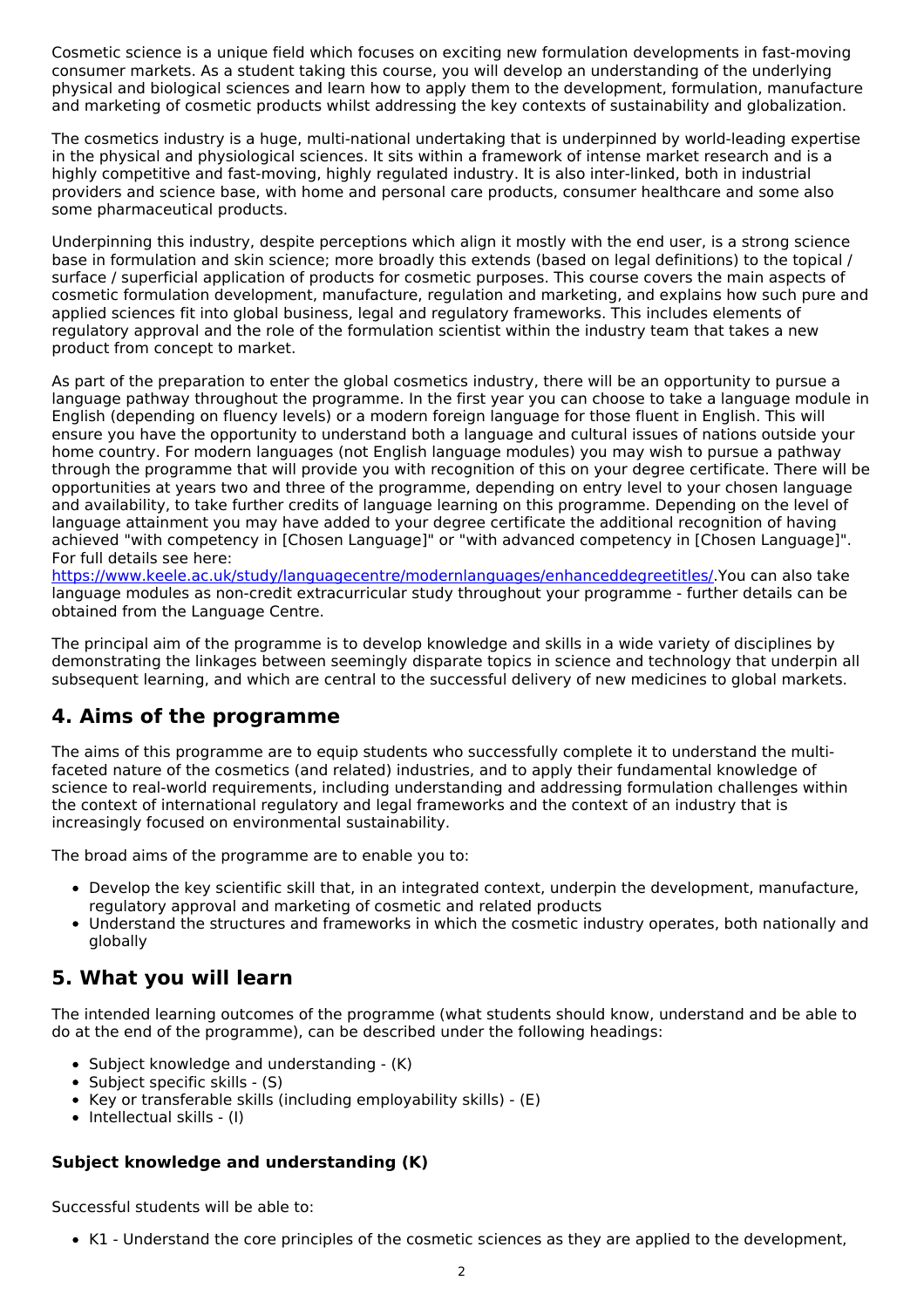manufacture and marketing of cosmetic and related products;

- K2 Appreciate and explore the core underpinning sciences related to the cosmetic sciences, such as chemistry, biological sciences, toxicology and formulation science;
- K3 Appreciate the role of legislation in a range of territories in marketing safe and effective cosmetic products, supported by substantive claims;
- K4 Describe key issues in supply chain management and apply them to the sustainable development  $\bullet$ of cosmetic products;
- K5 Demonstrate a comprehensive understanding of the research in cosmetic science and apply this to emerging challenges in specific research areas;
- K6 Communicate effectively the key scientific, marketing, safety and sustainable issues underpinning cosmetic product development.

### **Subject specific skills (S)**

Successful students will be able to:

- S1 Appreciate and explore the chemical, physical and biological sciences that underpin cosmetic science and that are required in order to understand the design and formulation of suitable cosmetic products and their interaction with consumers;
- S2 Appreciate the nature of cosmetic product development, both in the laboratory and in the business environments, and to use this knowledge in the development of new strategies to develop new and novel formulations; this will be conducted in the context of the safety, legal and regulatory framework associated with cosmetic science formulation, development and marketing in a sustainable environment
- S3 Appreciate and explain the key aspects of toxicology as they relate to the use of cosmetic products by consumers, including the role of product and ingredient testing and clinical evaluation of their safety and toxicity;
- S4 Explain the key aspects of international regulatory and legislative requirements for cosmetic products and critically evaluate how these regulations sit in the context of product / ingredient claims and branding / advertising;
- S5 Identify and describe the key issues in supply chain management, and interpret how this impacts on formulation design and market delivery, including the development of sustainable supply chains;
- S6 Critically evaluate current research and advanced scholarship relevant to the chosen research area;
- S7 Demonstrate a comprehensive understanding of research techniques and self-management skills in order to plan a programme of research at a professional level;
- S8 Communicate effectively, verbally and in writing, the key scientific concepts and market strategies that underpin safe, effective and commercially viable development of cosmetic products in a wide range of territories

### **Key or transferable skills (including employability skills) (E)**

Successful students will be able to:

- E1 Appreciate and understand how the core chemical and biological sciences integrate to underpin the successful development of cosmetic and related products, a core skills base which is directly applicable to a number of other "fast-moving goods" industries (e.g. pharmaceuticals, home and personal care products, foods);
- E2 Develop an open and questioning approach to ideas, demonstrating curiosity, independence of thought and the ability to appreciate a range of perspectives on the natural and social worlds, including constructively using feedback and evidence-informed decisions;
- E3 Locate, evaluate and synthesise large amounts of frequently conflicting information, ideas and data in order to develop novel, safe and effective cosmetic products;
- E4 Identify and manage appropriate resources to creatively solve problems, either individually or as a member of a team or professional group, using a range of different approaches and techniques, underpinned by evidence from research, and to determine which techniques are appropriate to apply to the development of novel, safe and effective cosmetic products;
- E5 Appreciate the social, environmental and global implications of your studies and other activities, including recognition of ethical implications, sustainability of supply chains and their environments, across a range of territories;
- E6 Communicate clearly and effectively in written and verbal forms for different purposes and to a variety of audiences.

### **Intellectual skills (I)**

Successful students will be able to: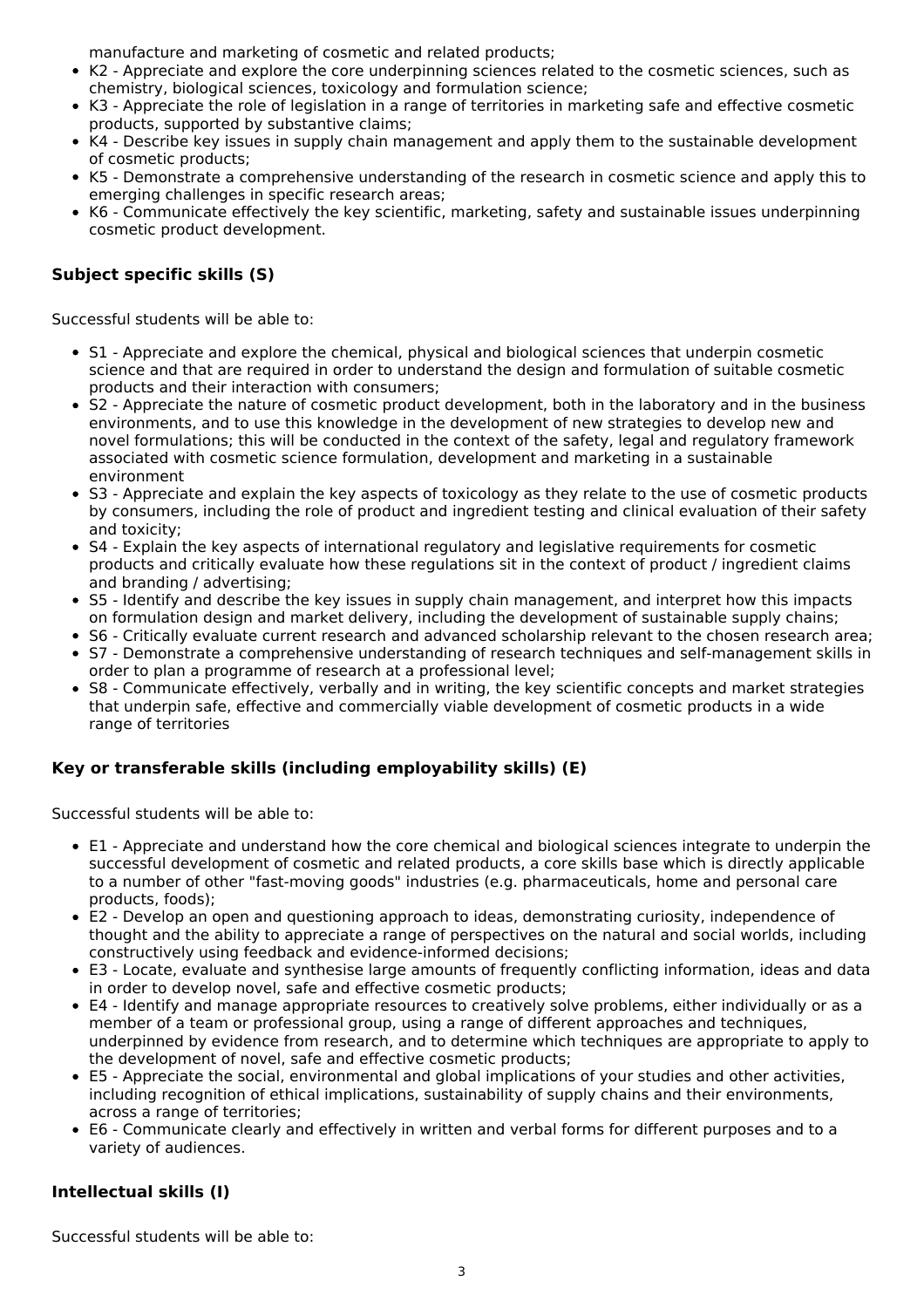- I1 Think independently and inventively by demonstrating understanding of recent advances in the area of practice.
- I2 Construct complex arguments to assert positions and solve problems with original approaches.
- I3 Critically consider aspects of contrasting theories in the area of practice and take intellectual risks.
- I4 Gather and evaluate information, data, assumptions to make reasoned decisions and formulate innovative solutions.

### **Keele Graduate attributes**

Engagement with this programme will enable you to develop your intellectual, personal and professional capabilities. At Keele, we call these our ten Graduate Attributes and they include independent thinking, synthesizing information, creative problem solving, communicating clearly, and appreciating the social, environmental and global implications of your studies and activities. Our educational programme and learning environment is designed to help you to become a well-rounded graduate who is capable of making a positive and valued contribution in a complex and rapidly changing world, whichever spheres of life you engage in after your studies are completed.

Further information about the Keele Graduate Attributes can be found here: <http://www.keele.ac.uk/journey/>

# **6. How is the programme taught?**

Learning and teaching methods used on the programme vary according to the subject matter and level of the module. They include the following:

- Lectures, tutorials and workshops;
- Problem-solving sessions:
- Interactive and immersive 3D teaching in the Health Cinema:
- Laboratory work (individual and group exercises);
- The integrated 'synoptic' assessment. This is key component of our commitment to social learning which integrates the differing science subjects with the business (e.g. regulatory and legal) aspects of the programme to develop relevant products to consumers across diverse marketplaces.

The School of Pharmacy and Bioengineering's commitment to digital technologies has been embedded in all our programmes since they have been created. This includes teaching sessions delivered in the Health Cinema which utilise 3D technologies to enhance learning and the use of online methods of delivery (currently embedded using MS Teams and Panopto) for individual and group teaching sessions as well as embedding online technology in programme assessments. This diversity and flexibility in our approach to teaching and learning ensures that we can optimise the learning environment and tailor it to match expectations for all students, and that we can quickly respond to prevailing approaches when required.

Apart from these formal activities, as a student on this programme you are also provided with regular opportunities to talk through particular areas of difficulty, and any special learning needs they may have, with their Personal Tutors or module lecturers on a one-to-one basis.

These learning and teaching methods enable you to achieve the learning outcomes of the programme in a variety of ways. For example:

- The use of a wide range of assessment skills allow us to focus on different aspects of the challenges faced in cosmetic and related formulation development; for example, this might include the use of individual or group-based activities, oral presentation sessions or student-led workshops where decision making is both collective and led by students; research projects may also give you the ability to work on a major piece of novel research not only by themselves but in collaboration with students taking similar projects and within the setting of research groups with the School of Pharmacy and Bioengineering.
- In collaboration with Learning Science we have designed and implemented novel interactive laboratory worksheets which provide instant, bespoke feedback and are self-marking. This provides detailed, instant and specific personalised feedback. This system automatically recognises Keele's virtual learning environment, automatically updating your academic record.
- Embedded within these interactive worksheets are a number of fully interactive simulations which link to practical work, providing a strong template from which successful learning and assessment will result.

# **7. Teaching Staff**

The staff who deliver this course are based predominately within the School of Pharmacy and Bioengineering and have expertise in the core aspects of the pharmaceutical and cosmetic sciences: pharmacology, physiology, medicinal and organic chemistry and formulation and toxicology. In addition, several members of the School's academic staff have previously worked in the pharmaceutical and cosmetics industries, and who are therefore able to frame their academic work within the context of their previous roles.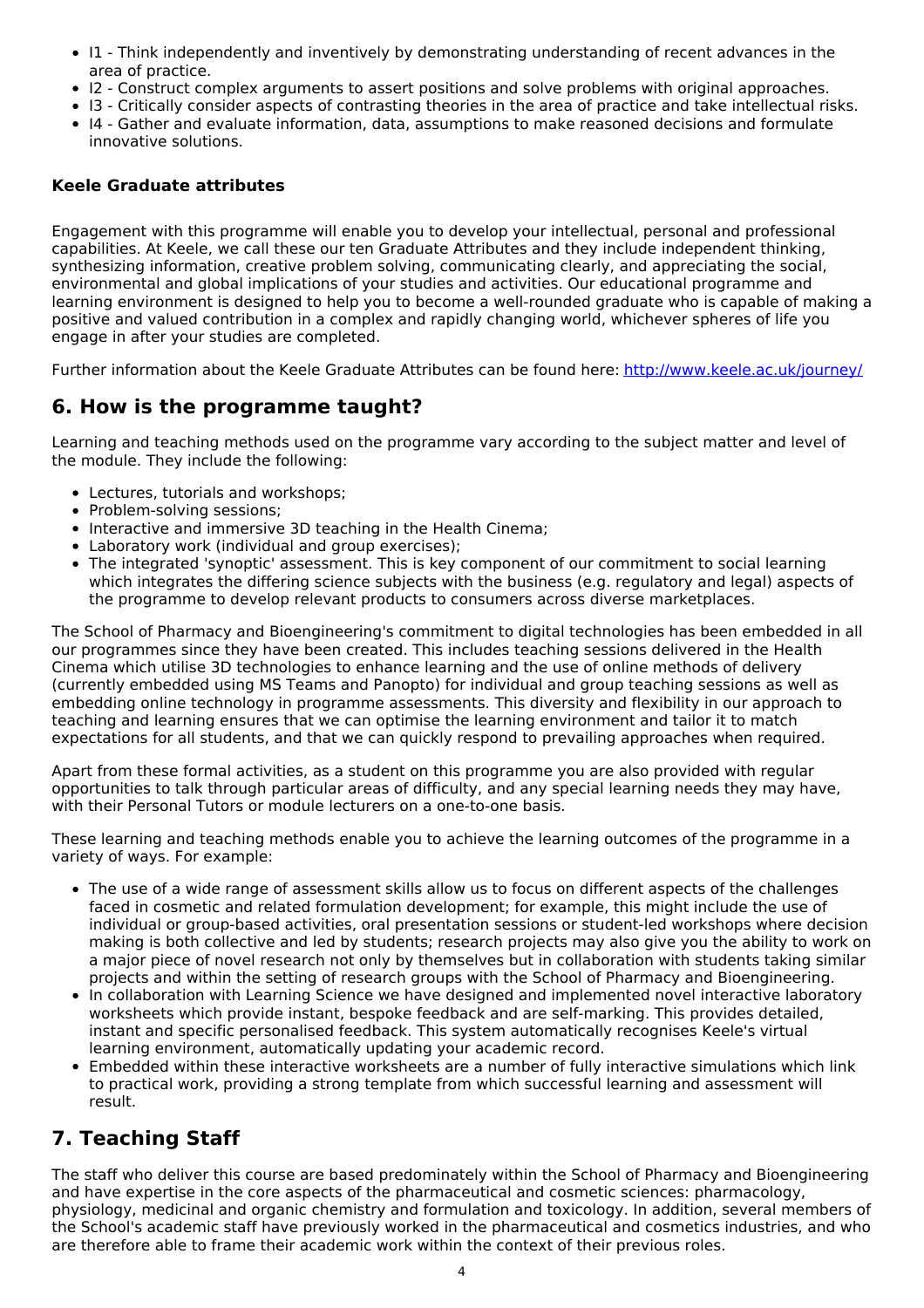The BSc programme also makes significant use of expert external speakers who are, or have worked, in the cosmetics industry or related industries. This includes a range of business-focused roles and addresses with real world examples subjects as diverse as clinical development, marketing and branding of cosmetic products, the role of healthcare systems in the context of cosmetic product sales and regulatory affairs.

The University will attempt to minimise changes to our core teaching teams, however, delivery of the programme depends on having a sufficient number of staff with the relevant expertise to ensure that the programme is taught to the appropriate academic standard.

Staff turnover, for example where key members of staff leave, fall ill or go on research leave, may result in changes to the programme's content. The University will endeavour to ensure that any impact on students is limited if such changes occur.

# **8. What is the structure of the Programme?**

The academic year runs from September to June and is divided into two semesters. The number of weeks of teaching will vary from programme to programme, but you can generally expect to attend scheduled teaching sessions between the end of September and mid-December, and from mid-January to the end of April. Our degree courses are organised into modules. Each module is usually a self-contained unit of study and each is usually assessed separately with the award of credits on the basis of 1 credit = 10 hours of student effort. An outline of the structure of the programme is provided in the tables below.

There are two types of module delivered as part of your programme. They are:

- Compulsory modules a module that you are required to study on this course;
- Optional modules these allow you some limited choice of what to study from a list of modules;

A summary of the credit requirements per year is as follows, with a minimum of 90 subject credits (compulsory plus optional) required for each year.

For further information on the content of modules currently offered, including the list of elective modules, please visit: <https://www.keele.ac.uk/recordsandexams/modulecatalogue/>

| Year    | <b>Compulsory</b> | <b>Optional</b> |     | <b>Electives</b> |     |
|---------|-------------------|-----------------|-----|------------------|-----|
|         |                   | Min             | Max | Min              | Max |
| Level 4 | 105               | 0               | 15  | 0                | 15  |
| Level 5 | 90                | 15              | 30  | 0                | 15  |
| Level 6 | 90                | 15              | 30  | 0                | 15  |

Students must take 120 credits of learning. At Level 4 105 credits of learning is core and will be taken by all students. The remaining 15 credits can be taken from the optional or elective modules listed in this document.

### **Module Lists**

### **Level 4**

Students will take 105 credits of compulsory modules, PHA-10028, PHA-10030, PHA-10032 and PHA-10038.

PHA-10028 and PHA-10030 are shared with the BSc Pharmaceutical Science (with Business) and with the BSc in Cell and Tissue Engineering; PHA-10032 is shared with the BSc Pharmaceutical Science (with Business) and focuses on introducing the core pharmaceutical sciences to students.

Students will therefore take 15 credits of optional or elective modules. Students will have four optional or elective pathways to select from:

- 1. Global Challenge Pathway (elective)
- 2. A module from those available from the Language Centre (option)
- 3. A module from those available from the Business School (option)
- 4. PHA-10036 Introduction to Formulation Science (option)

All optional module selections are subject to availability and compatibility with the School of Pharmacy & Bioengineering timetable for compulsory modules.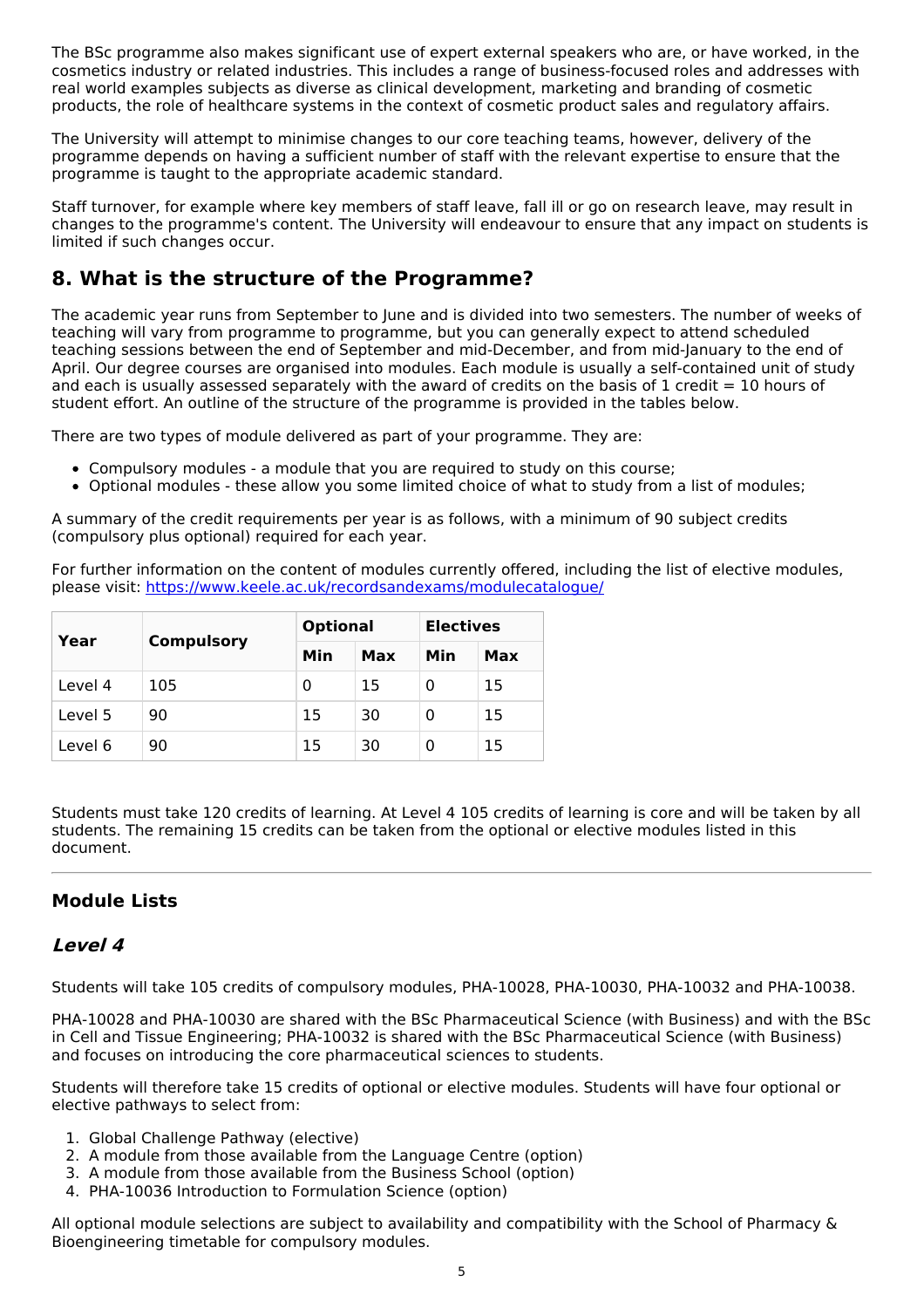Further details of these pathways can be found below.

| <b>Compulsory modules</b>              | <b>Module Code</b> | <b>Credits</b> | <b>Period</b> |
|----------------------------------------|--------------------|----------------|---------------|
| Human Anatomy and Physiology           | PHA-10028          | 30             | Semester 1-2  |
| Biochemistry & Cell Biology            | PHA-10030          | 30             | Semester 1-2  |
| Introduction to Pharmaceutical Science | PHA-10032          | 30             | Semester 1-2  |
| Introduction to Cosmetic Science       | PHA-10038          | 15             | Semester 2    |

| <b>Optional modules</b>                                  | <b>Module Code</b> | <b>Credits</b> | <b>Period</b> |
|----------------------------------------------------------|--------------------|----------------|---------------|
| Management in Context                                    | MAN-10018          | 15             | Semester 1    |
| <b>Marketing Principles</b>                              | MAN-10019          | 15             | Semester 1    |
| <b>Global Business Environment</b>                       | MAN-10022          | 15             | Semester 1    |
| Introduction to Formulation Science                      | PHA-10036          | 15             | Semester 1    |
| Introduction to International Business                   | MAN-10023          | 15             | Semester 2    |
| <b>Multinational Enterprise Business</b><br>Perspectives | MAN-10026          | 15             | Semester 2    |

#### **Additional information on optional and elective modules.**

#### **Optional modules: Languages and English for Academic Purposes**

A module from those available from the Language Centre (one or two 15-credit modules, and when two such modules are selected this means that normally one module is taken in each semester and are consecutive and ascending in number):

Semester One modules: BSL-90001/3, CHI-90001/3/5, FRE-90001/3/5/7/9, GER-90001/3/5/7/9, JAP-90001/3/5, RUS-90001/3/5, SPN-90001/3/5/7/9

Semester Two modules: BSL-90002/4, CHI-90002/4/6, FRE-90002/4/6/8/10, GER-90002/4/6/8/10, JAP-90002/4/6, RUS-90002/4/6, SPN-90002/4/6/8/10

Please also note that the programme specification notes that the above language modules can be replaced for students whose first language is not English and who require suitable English language support. In those cases those students can be enrolled onto:

ENL-90001 English for Academic Purposes 3 (EAP 3), ENL-90002 English for Academic Purposes 4 (EAP 4), ENL-90003 English for Academic Purposes 2 (EAP 2) or ENL-90013 Academic English for Science Students

If any of these modules are required they are allocated following consultation between the student and the Language Centre.

All modules are subject to change and availability. The level allocated to students will be determined by the Language Centre following an assessment of language ability.

Students on this programme will also be able to study language modules offered by the Language Centre, either as part of a Global Challenge Pathway or as optional modules, and may be able to achieve an enhanced degree title with the designation 'With (advanced) Competency in [language]', depending on the level of language attainment they achieve at Keele. For full details of how language modules can be accommodated within your programme of study,

click <https://www.keele.ac.uk/study/languagecentre/modernlanguages/enhanceddegreetitles/>

Students who are required to take an English for Academic Purposes (EAP) module as a result of their language competency test result will be required to pick this as their first option choice. NB: students can take an EAP module only with the approval of the English Language Programme Director and are not able to take any other Language module in the same academic year.

#### **Elective modules:**

#### **Global Challenge Pathways (GCPs) - Level 4 (year 1) students only**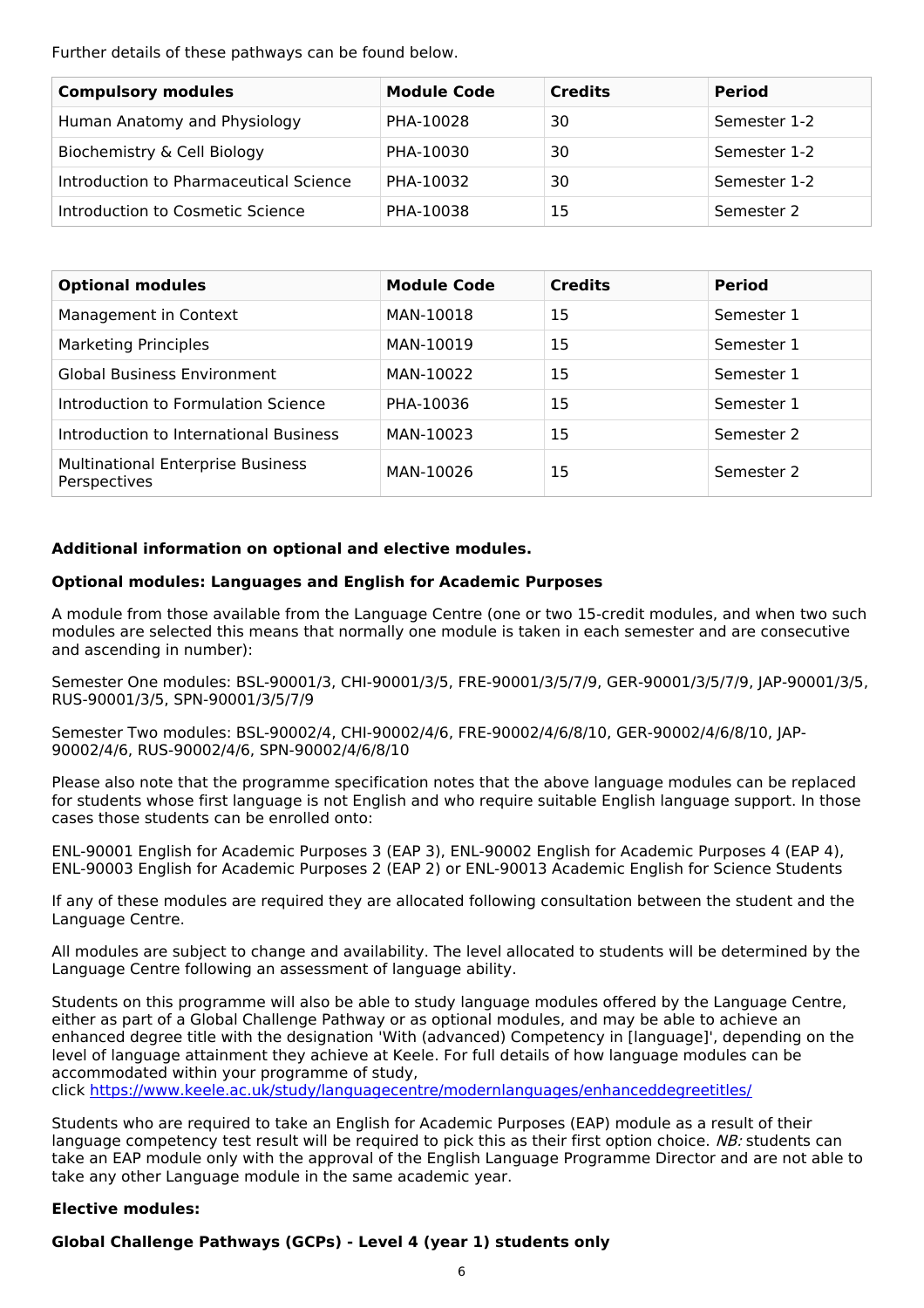Students at Level 4 in 2022/23 have the option of taking a Global Challenge Pathway, which includes one 15 credit module in each year of the degree. Global Challenge Pathways offer students the chance to fulfil an exciting, engaging route of interdisciplinary study. Choosing a pathway, students will be presented with a global issue or 'challenge' which directly relates to societal issues, needs and debates. They will be invited to take part in academic and external facing projects which address these issues, within an interdisciplinary community of students and staff. Students completing a Global Challenge Pathway will receive recognition on their degree certificate.

| <b>Digital</b><br><b>Futures</b>                    | The Digital Futures pathway offers you the opportunity to become an active contributor to<br>current debates, cutting-edge research, and projects with external partners, addressing<br>both the exciting potential and the challenges of disruptive digital transformation across<br>all spheres of life.<br>Part of a diverse and interdisciplinary pathway community, you will engage in exciting,<br>impactful collaborative project work in innovative formats. Engaged in real-world<br>scenarios, you will use digital technology and creativity to promote inclusive, empowering,<br>and sustainable change at local and global levels.<br>Module: A digital life: challenges and opportunities (GCP-10005)                                                               |
|-----------------------------------------------------|-----------------------------------------------------------------------------------------------------------------------------------------------------------------------------------------------------------------------------------------------------------------------------------------------------------------------------------------------------------------------------------------------------------------------------------------------------------------------------------------------------------------------------------------------------------------------------------------------------------------------------------------------------------------------------------------------------------------------------------------------------------------------------------|
| <b>Climate</b><br>Change &<br><b>Sustainability</b> | Through the Climate Change & Sustainability pathway you will develop the skills,<br>understanding and drive to become agents of change to tackle climate change and wider<br>sustainability challenges.<br>You will work with international partners to explore climate change and sustainability in<br>different international contexts; lead your own projects to drive real change in your<br>communities; and be part of educating others to help achieve a more sustainable future.<br>Module: Climate Change & Sustainable Futures: Global Perspectives (GCP-<br>10009)                                                                                                                                                                                                     |
| <b>Social Justice</b>                               | Students on this pathway will embark on a reflective journey drawing upon decolonising,<br>feminist, and ethical perspectives on social justice, forging transformative outputs as<br>agents of change.<br>You will enter a dialogue with local, national, and international partners from Universities,<br>NGOs, International Human Rights Committees. You will engage with key societal<br>challenges, for example Covid 19 as a social crisis with impact on gender and racial<br>identities. The pathway will allow you to monitor and critically evaluate policies and<br>human rights treaties, and produce and disseminate digitally fluent, international and<br>sustainable project findings.<br>Module: Reflections on Social Injustices, Past and Present (GCP-10003) |
| <b>Enterprise &amp;</b><br>the Future of<br>Work    | If we are to achieve the promise of Sustainable Development Goals, solve the climate<br>crisis and take advantage of the changes that the digital revolution provide, we need to<br>understand the power of enterprise and prepare for future contexts of work, creativity and<br>disruption.<br>Supporting you to be part of future-facing solutions, this pathway will give you the ability<br>to make judgements on the utilisation of resources, labour and capital. It will support you<br>in developing creative, original thinking, allowing you to collaborate on projects that<br>persuade and effect change, setting you up to thrive in future environments of work and<br>innovation.<br>Module: Enterprise and the Future of Work 1 (GCP-10007)                      |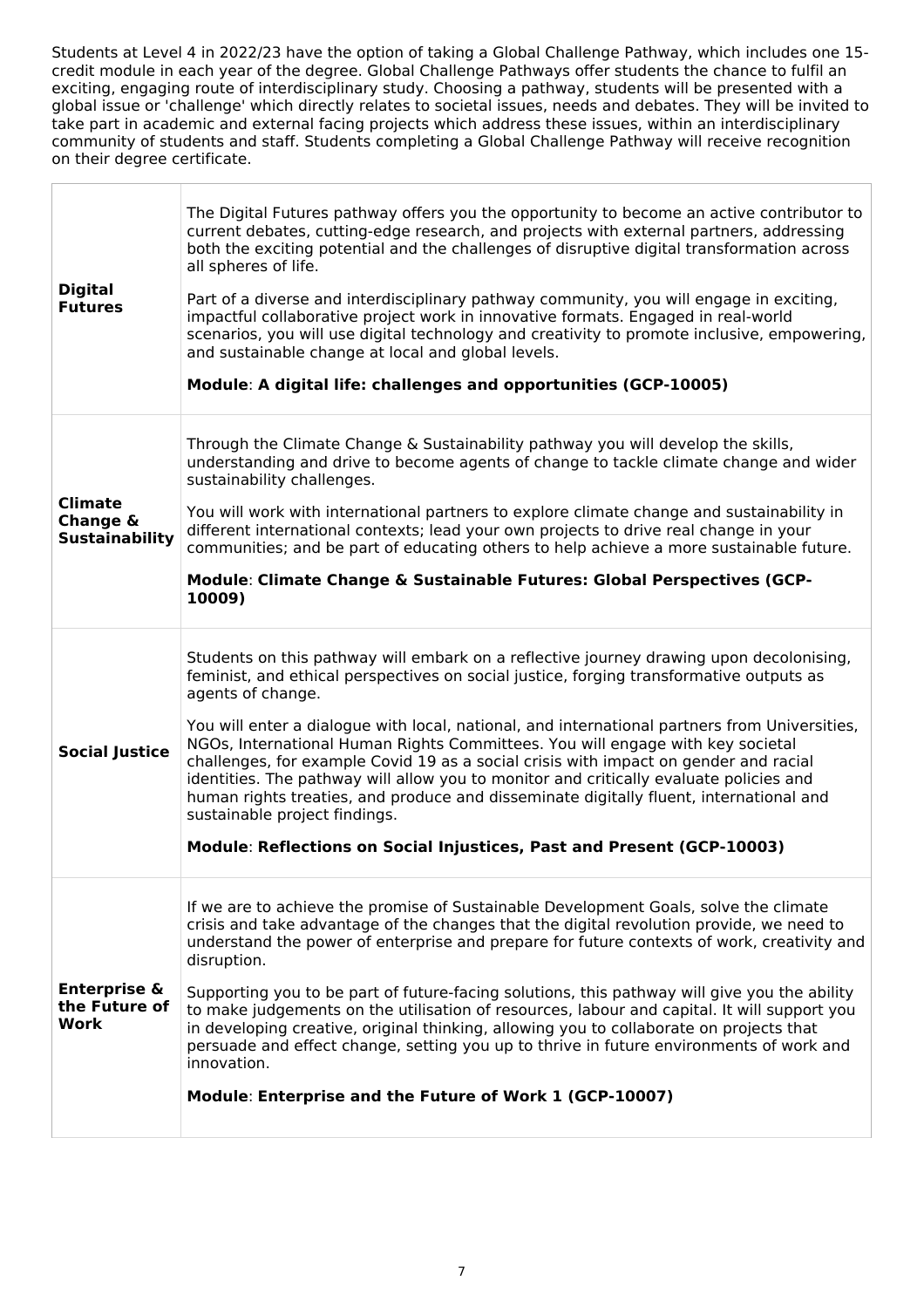| <b>Global Health</b><br><b>Challenges</b> | By taking the global health challenge pathway you will develop solutions to improve the<br>health and quality of life for particular people and communities, engaging with these<br>groups to co-design interventions.<br>This pathway will provide you with skills that go beyond a focus on health and will allow<br>you to develop your ability to work in a team and lead change in society. The knowledge,<br>skills and work experience will complement your core degree and enhance your career<br>opportunities and graduate aspirations.<br>Module: Key concepts and challenges in global health (GCP-10001) |
|-------------------------------------------|-----------------------------------------------------------------------------------------------------------------------------------------------------------------------------------------------------------------------------------------------------------------------------------------------------------------------------------------------------------------------------------------------------------------------------------------------------------------------------------------------------------------------------------------------------------------------------------------------------------------------|
| Languages &                               | By choosing modules from this pathway, will develop a practical knowledge of a specific<br>language, allowing you to graduate with an enhanced degree title, or develop skills to<br>teach English as a Foreign Language. You will meet and communicate with speakers<br>different linguistic and cultural communities, ranging from students at partner universities<br>in Japan and China, to refugees in Hanley, and develop an understanding of how<br>languages and cultures interact.<br>This pathway explores the power of language as a force both for breaking down and                                      |
| <b>Intercultural</b><br><b>Awareness</b>  | building cultural and political barriers - words can be weapons as well as bridges. You will<br>examine how language is used, examine linguistic choices and how these impact on<br>intercultural understanding. Throughout the pathway we also examine the practice of<br>communication across cultural contexts, exploring cultural differences such as the<br>language of ethnicity and gender.                                                                                                                                                                                                                    |
|                                           | Modules: you will be able to select from either a Modern Language of your<br>choice OR Certificate in TESOL Level 1.                                                                                                                                                                                                                                                                                                                                                                                                                                                                                                  |

### **Level 5**

Students will take 90 credits of compulsory modules: PHA-20030, PHA-20032 and PHA-20034.

Students will therefore also take either:

- (a) up to 30 credits of optional modules, or
- (b) 15 credits of elective modules and 15 credits of optional modules.

Students will have three **optional** pathways which they may select from:

1. A module from those available from the **Language Centre** (one or two 15-credit modules, and when two such modules are selected this means that normally one module is taken in each semester and are consecutive and ascending in number):

Semester One modules: BSL-90001/3, CHI-90001/3/5, FRE-90001/3/5/7/9, GER-90001/3/5/7/9, JAP-90001/3/5, RUS-90001/3/5, SPN-90001/3/5/7/9

Semester Two modules: BSL-90002/4, CHI-90002/4/6, FRE-90002/4/6/8/10, GER-90002/4/6/8/10, JAP-90002/4/6, RUS-90002/4/6, SPN-90002/4/6/8/10

Please also note that the programme specification notes that the above language modules can be replaced for students whose first language is not English and who require suitable English language support. In those cases those students can be enrolled onto:

ENL-90001 English for Academic Purposes 3 (EAP 3), ENL-90002 English for Academic Purposes 4 (EAP 4), ENL-90003 English for Academic Purposes 2 (EAP 2) or ENL-90013 Academic English for Science Students

If any of these modules are required they are allocated following consultation between the student and the Language Centre.

All modules are subject to change and availability. The level allocated to student will be determined by the Language Centre following an assessment of language ability.

2. Two modules from those available from the **Business School** (one, 15-credit module).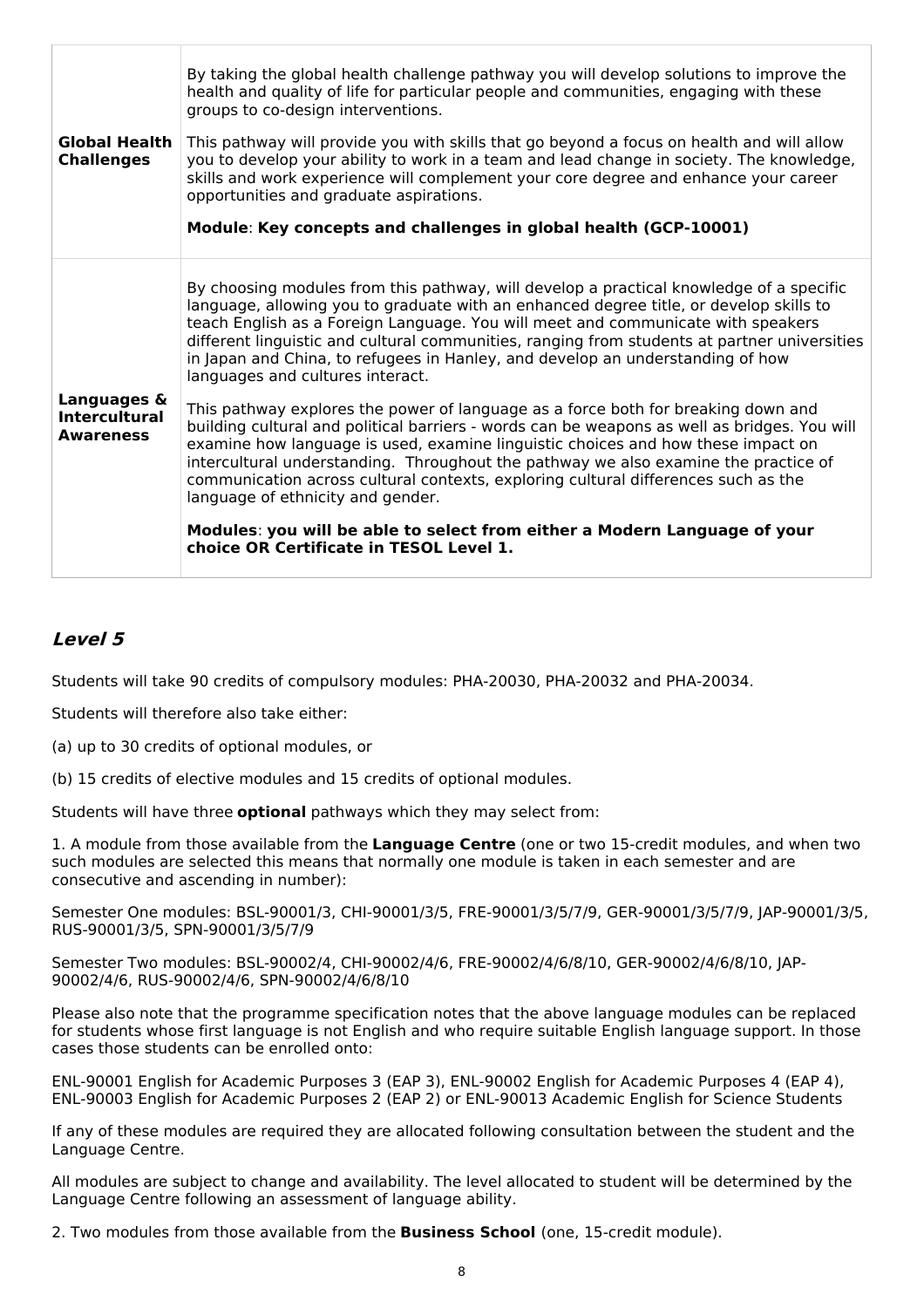3. One 15-credit module from the Language Centre and one 15-credit module from the Keele Business School.

All optional module selections are subject to availability and compatibility with the School of Pharmacy & Bioengineering timetable for compulsory modules.

Students will be encouraged to take one optional module in each semester but it is appreciated that this might not always be possible. Where two or more optional modules are selected in the same academic year the availability of modules will depend on the exact choice made in order to avoid overlap.

Students will have one **elective** pathway which they may select from:

#### 1. The **Global Challenge Pathway**

(module details to follow ahead of 2023/24)

| <b>Compulsory modules</b>                                               | <b>Module Code</b> | <b>Credits</b> | <b>Period</b> |
|-------------------------------------------------------------------------|--------------------|----------------|---------------|
| <b>Fundamental Formulation Science</b><br>(Cosmetic Science)            | PHA-20032          | 30             | Semester 1    |
| <b>Cosmetic Product Quality Assurance and</b><br><b>Quality Control</b> | PHA-20030          | 30             | Semester 1-2  |
| <b>Applied Formulation Science (Cosmetic)</b><br>Science)               | PHA-20034          | 30             | Semester 2    |

| <b>Optional modules</b>           | <b>Module Code</b> | <b>Credits</b> | <b>Period</b> |
|-----------------------------------|--------------------|----------------|---------------|
| Organisational Behaviour          | MAN-20055          | 15             | Semester 1    |
| Operations and Quality Management | MAN-20053          | 15             | Semester 2    |

### **Level 6**

Students will take 90 credits of compulsory modules.

PHA-30045 Cosmetic Claims (15 credits)

PHA-30047 Cosmetic Science Research Project (30 credits)

PHA-30049 Sustainability And Supply Chain Management In The Cosmetics Industry (15 credits)

PHA-30051 Regulatory Toxicology And Pharmacology (15 credits)

PHA-30053 Advanced Formulation Science (Cosmetic Science) (15 credits)

Students will therefore also take either:

(a) up to 30 credits of optional modules, or

(b) 15 credits of elective modules and 15 credits of optional modules.

Students will have three **optional** pathways which they may select from:

1. **Two 15-credit modules from those available from the Language Centre** (two 15-credit modules, and when two such modules are selected this means that normally one module is taken in each semester and are consecutive and ascending in number):

Semester One modules: BSL-90003, CHI-90003/5, FRE-90003/5/7/9, GER-90003/5/7/9, JAP-90003/5, RUS-90003/5, SPN-90003/5/7/9

Semester Two modules: BSL-90004, CHI-90004/6, FRE-90004/6/8/10, GER-90004/6/8/10, JAP-90004/6, RUS-90004/6, SPN-90004/6/8/10

(The above list is indicative only and reflects current options available at the time of writing; this list may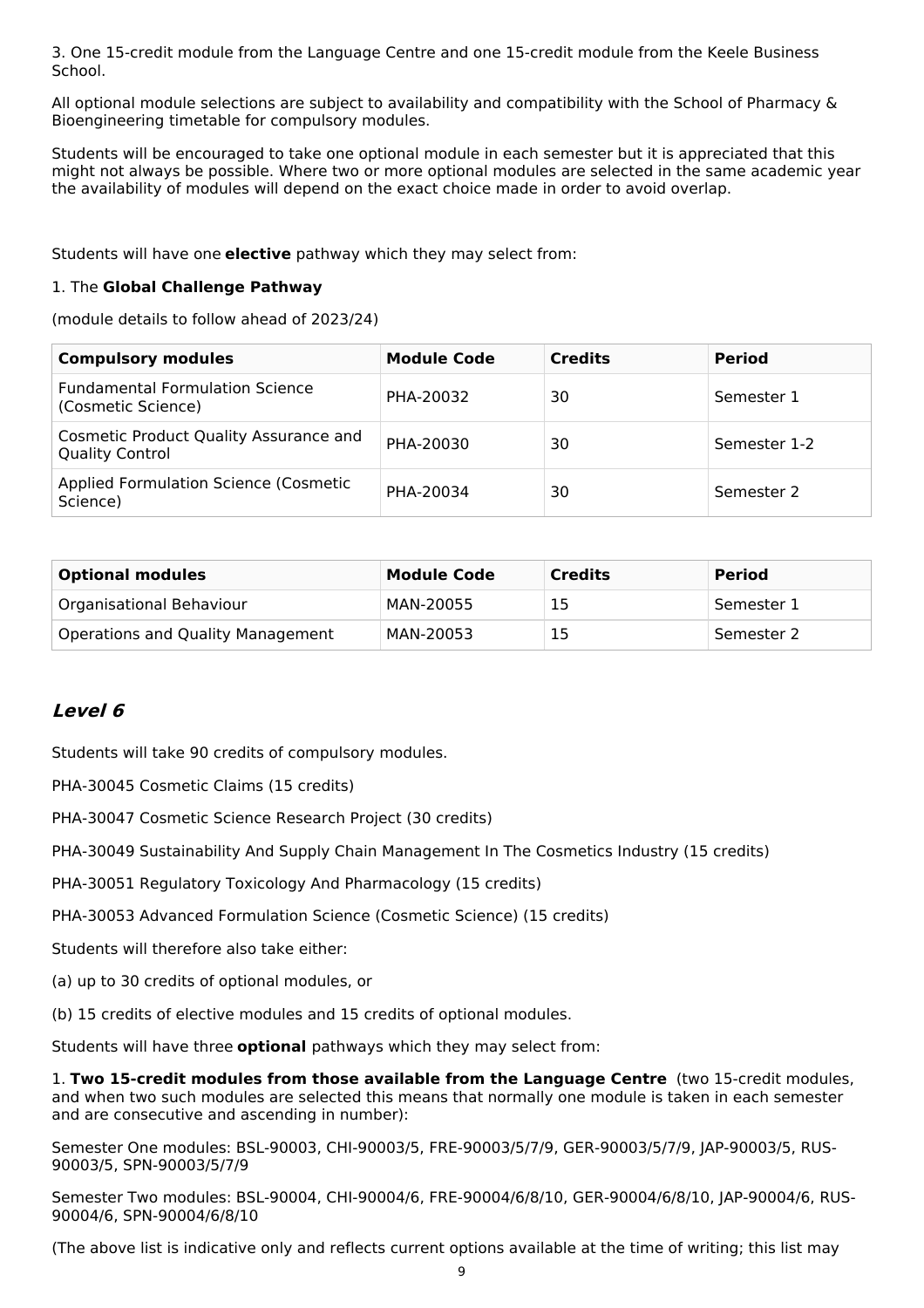change and modules may be added to, or removed from, this list).

#### 2. **One 15-credit modules from those available from the Language Centre** (see module details in 1, above) **AND PHA-30017.**

### 3. **PHA-30019 Current Topics In Pharmaceutical Sciences** (30 credits)

Students will have one **elective** pathway which they may select from:

#### 1. The **Global Challenge Pathway**

(module details to follow ahead of 2024/25)

| <b>Compulsory modules</b>                                               | <b>Module Code</b> | <b>Credits</b> | <b>Period</b> |
|-------------------------------------------------------------------------|--------------------|----------------|---------------|
| Sustainability And Supply Chain<br>Management In The Cosmetics Industry | PHA-30049          | 15             | Semester 1    |
| Regulatory Pharmacology and Toxicology<br>(Cosmetics)                   | PHA-30051          | 15             | Semester 1    |
| Cosmetic Science Research Project                                       | PHA-30047          | 30             | Semester 1-2  |
| <b>Advanced Formulation Science (Cosmetic</b><br>Science)               | PHA-30053          | 15             | Semester 1-2  |
| <b>Cosmetic Claims</b>                                                  | PHA-30045          | 15             | Semester 2    |

| <b>Optional modules</b>                              | <b>Module Code</b> | <b>Credits</b> | <b>Period</b> |
|------------------------------------------------------|--------------------|----------------|---------------|
| Current Developments in Pharmaceutical<br>Science II | PHA-30017          | 15             | Semester 1-2  |
| Current Developments in Pharmaceutical<br>Science    | PHA-30019          | 30             | Semester 1-2  |

# **9. Final and intermediate awards**

Credits required for each level of academic award are as follows:

| <b>Honours</b><br><b>Degree</b>                     | 360<br>credits | You will require at least 120 credits at levels 4, 5 and 6<br>You must accumulate at least 270 credits in your main subject (out of 360 credits<br>overall), with at least 90 credits in each of the three years of study, to graduate with<br>a named single honours degree in this subject.<br>In addition, students whose credits include 45 credits for modules provided by The<br>Language Centre can, depending on the CEFR-level of those modules, be additionally<br>awarded the notation on their degree certificate of "with competency" or "with<br>advanced competency" in their chosen language. |
|-----------------------------------------------------|----------------|---------------------------------------------------------------------------------------------------------------------------------------------------------------------------------------------------------------------------------------------------------------------------------------------------------------------------------------------------------------------------------------------------------------------------------------------------------------------------------------------------------------------------------------------------------------------------------------------------------------|
| <b>Diploma</b><br>in Higher<br><b>Education</b>     | 240<br>credits | You will require at least 120 credits at level 4 or higher and at least 120 credits at<br>level 5 or higher                                                                                                                                                                                                                                                                                                                                                                                                                                                                                                   |
| <b>Certificate</b><br>in Higher<br><b>Education</b> | 120<br>credits | You will require at least 120 credits at level 4 or higher                                                                                                                                                                                                                                                                                                                                                                                                                                                                                                                                                    |

# **10. How is the Programme Assessed?**

The wide variety of assessment methods used on this programme at Keele reflects the broad range of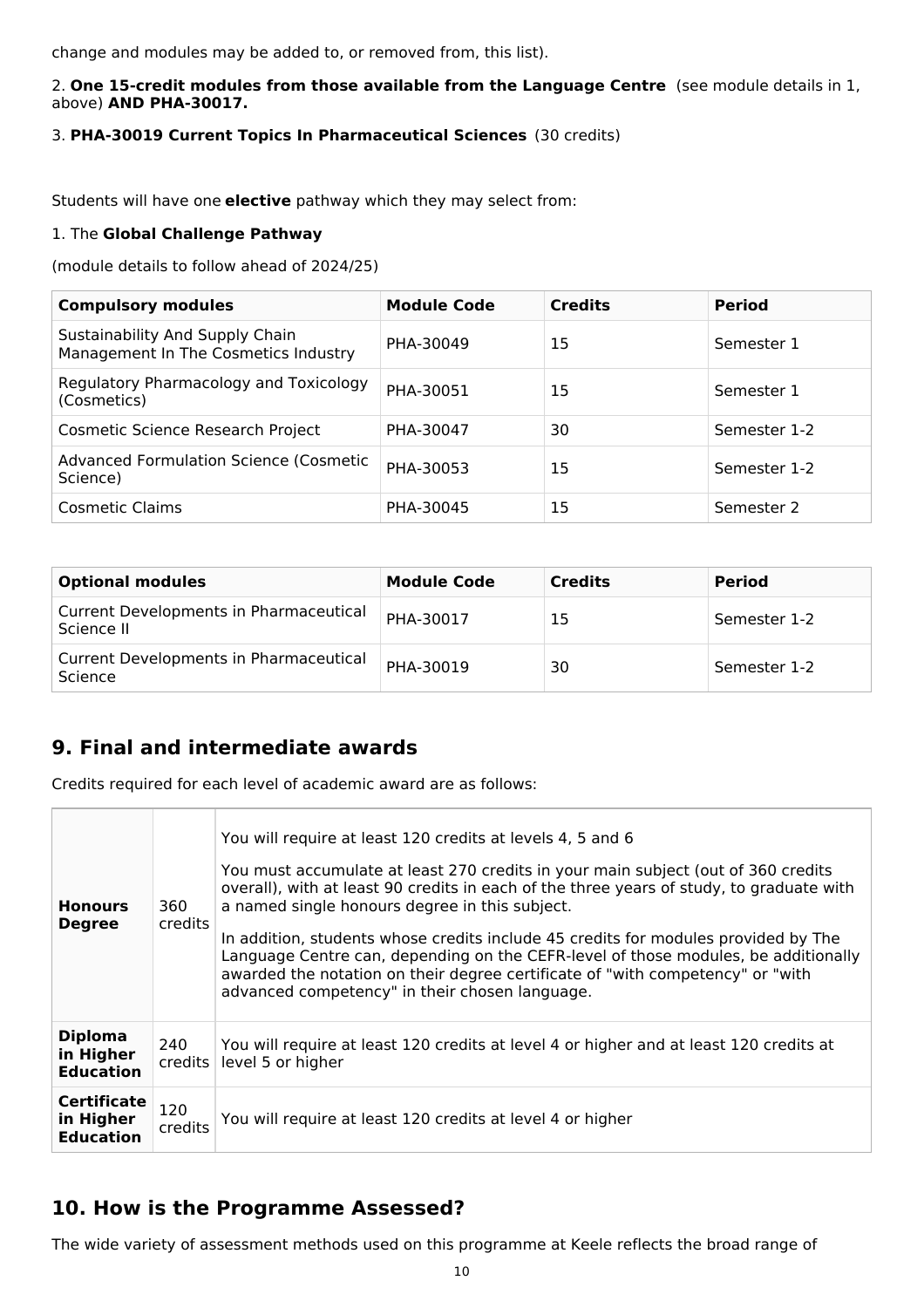knowledge and skills that are developed as you progress through the degree programme. Teaching staff pay particular attention to specifying clear assessment criteria and providing timely, regular and constructive feedback that helps to clarify things you did not understand and helps you to improve your performance. The following list is representative of the variety of assessment methods used on your programme:

The assessments used in this programme reflect a wide range of academic practice and are also designed to be relevant to the needs of the industry. For example, the synoptic assessment collates and integrates learning across science and business in a social context at Level Five of the programme, whilst the use of batch record sheets in laboratory sessions reflect practice in industry (pharmaceutical and otherwise). The main modes of assessment are examinations (essay-based, short-answer questions and multiple choice questions), laboratory practical exercises (with associated report-writing and documentation completion, as well as physical sample preparation and analysis), workshops (including pharmaceutical calculations), group and individual presentations and synoptic exercises.

Marks are awarded for summative assessments designed to assess your achievement of learning outcomes. You will also have the opportunity to take formative assessments, which will enable you to monitor your own progress and to assist staff in identifying and addressing any specific learning needs. Feedback, including guidance on how you can improve the quality of your work, is also provided on all summative assessments normally within three working weeks of submission, unless there are compelling circumstances that make this impossible - and more informally in the course of tutorial and seminar discussions.

At all levels (4-6), Low Stakes Assessments (LSAs) have been introduced to aid your engagement with the course. These contribute to a range of assessments at all levels.

# **11. Contact Time and Expected Workload**

This contact time measure is intended to provide you with an indication of the type of activity you are likely to undertake during this programme. The data is compiled based on module choices and learning patterns of students on similar programmes in previous years. Every effort is made to ensure this data is a realistic representation of what you are likely to experience, but changes to programmes, teaching methods and assessment methods mean this data is representative and not specific.

Undergraduate courses at Keele contain an element of module choice; therefore, each individual undertaking this programme will experience a different mix of contact time and assessment types dependent upon their own individual choice of modules. The figures below are an example of activities that you may expect on your chosen course by year stage of study. Contact time includes scheduled activities such as: lecture, seminar, tutorial, project supervision, demonstration, practical classes and labs, supervised time in labs/workshop, fieldwork and external visits. The figures are based on 1,200 hours of student effort each year (for full-time students).

### **Activity**

|                     | <b>Scheduled learning and teaching</b><br>activities | <b>Guided independent</b><br><b>Study</b> | <b>Placements</b> |
|---------------------|------------------------------------------------------|-------------------------------------------|-------------------|
| Year 1 (Level<br>4) | 33%                                                  | 67%                                       | 0%                |
| Year 2 (Level<br>5) | 29%                                                  | 71%                                       | 0%                |
| Year 3 (Level<br>6) | 29%                                                  | 71%                                       | 0%                |

# **12. Accreditation**

This programme is not currently accredited by an external body. We are seeking to begin the process of applying for accreditation for this programme in the upcoming academic year.

# **13. University Regulations**

The University Regulations form the framework for learning, teaching and assessment and other aspects of the student experience. Further information about the University Regulations can be found at: <http://www.keele.ac.uk/student-agreement/>

# **14. Other Learning Opportunities**